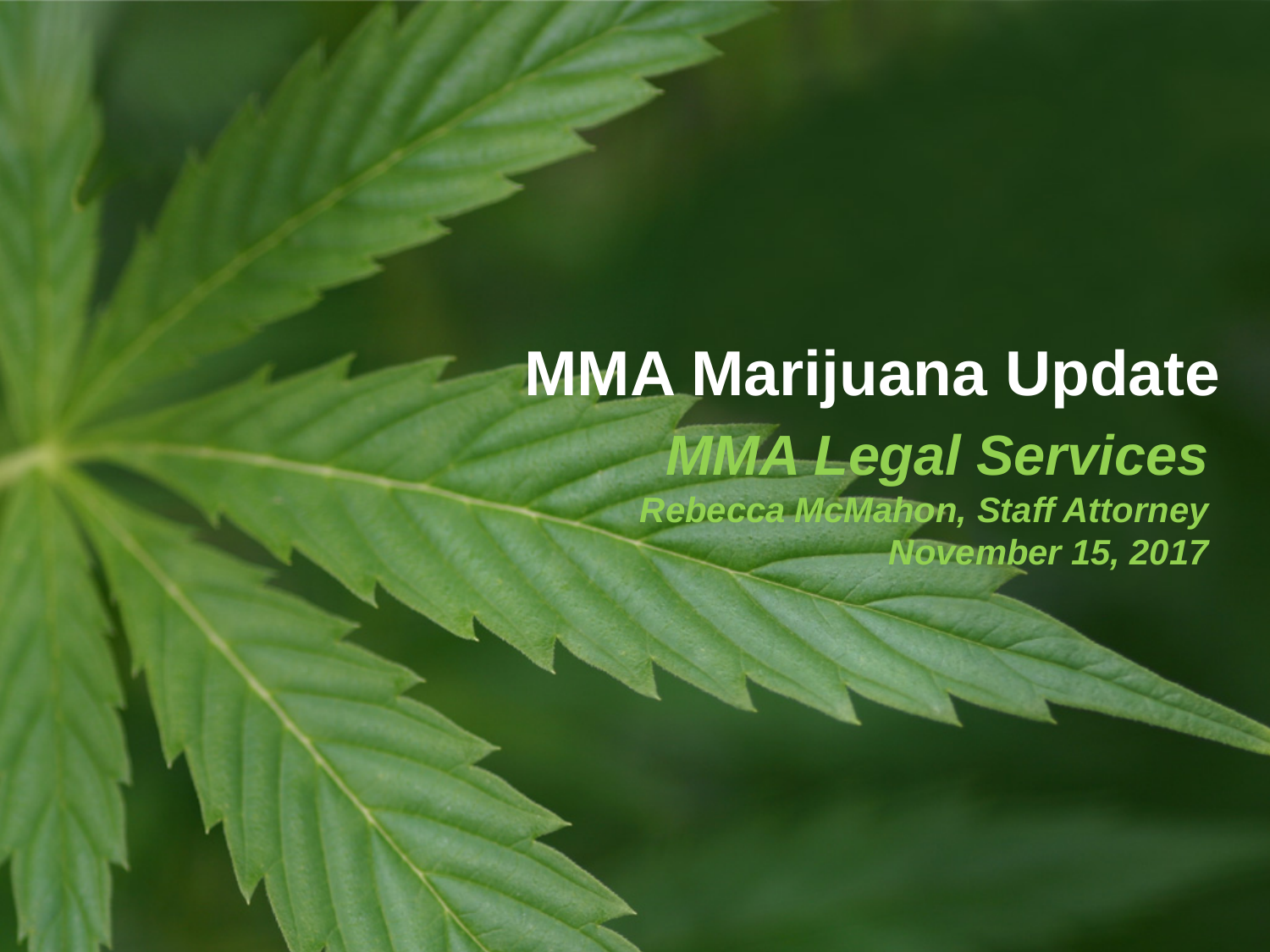# **Citizen-Initiated Marijuana Legalization Act**

- 7 M.R.S.A. §§ 2442 2454
- Approved by voters November 2016
- Amendments by legislature in 2017 – LD 88, LD 243, LD 1641
- Personal use/possession currently legal
- Effective date for retail February 1, 2018
- Municipalities must "opt-out" to prohibit
- confusing and will need amendment if it remains law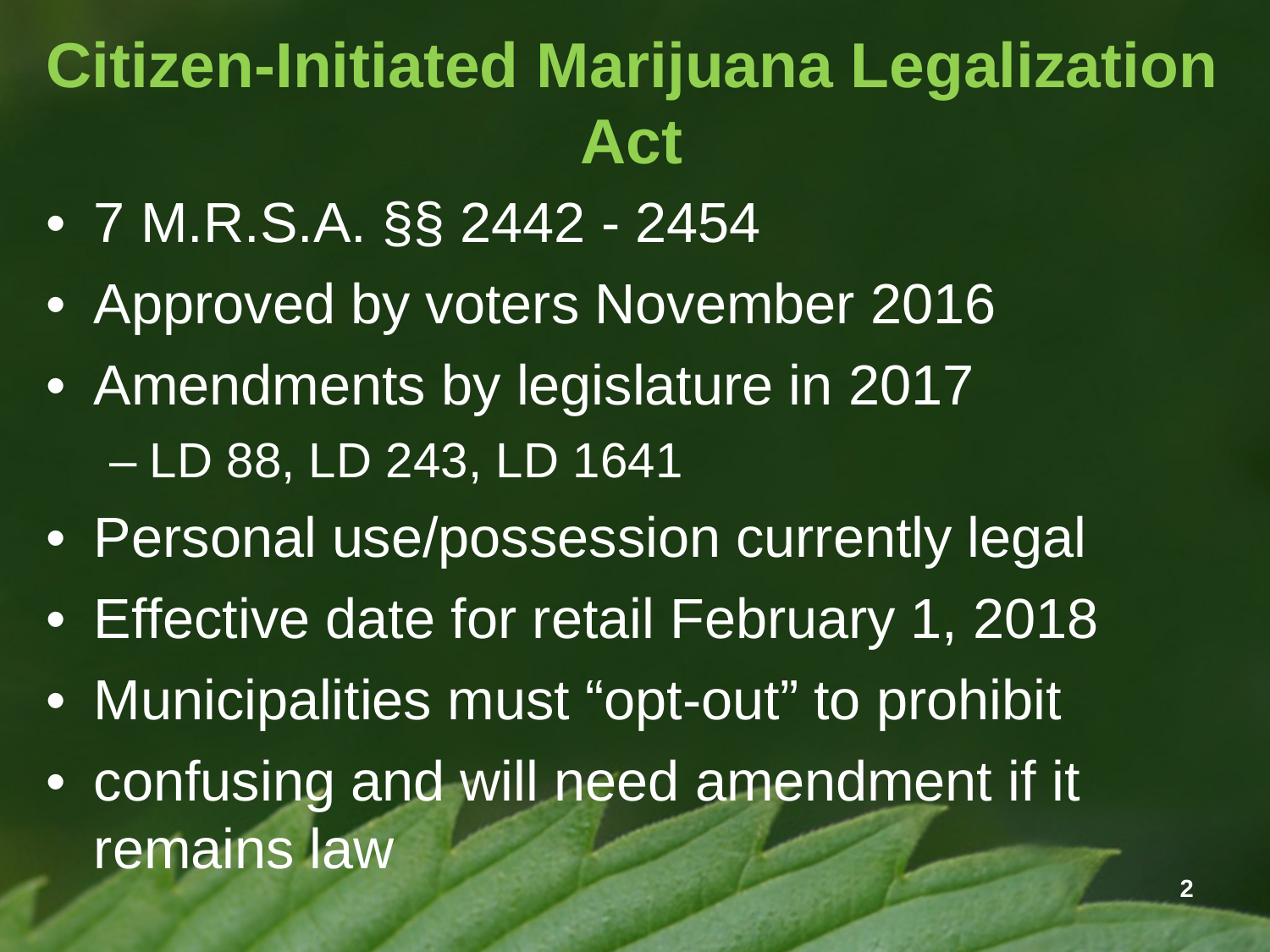## **Citizen-Initiated Marijuana Legalization Act: Personal Recreational Use**

- Legal now for persons 21 years or older
- Up to 2.5 oz marijuana, 5 g concentrate, 6 flowering/12 immature plants
- Transfer or furnish without remunerations
- Use in private residence or private property with express permission
- Use in a vehicle prohibited
- Possession of retail edibles starting Feb. 1, 2018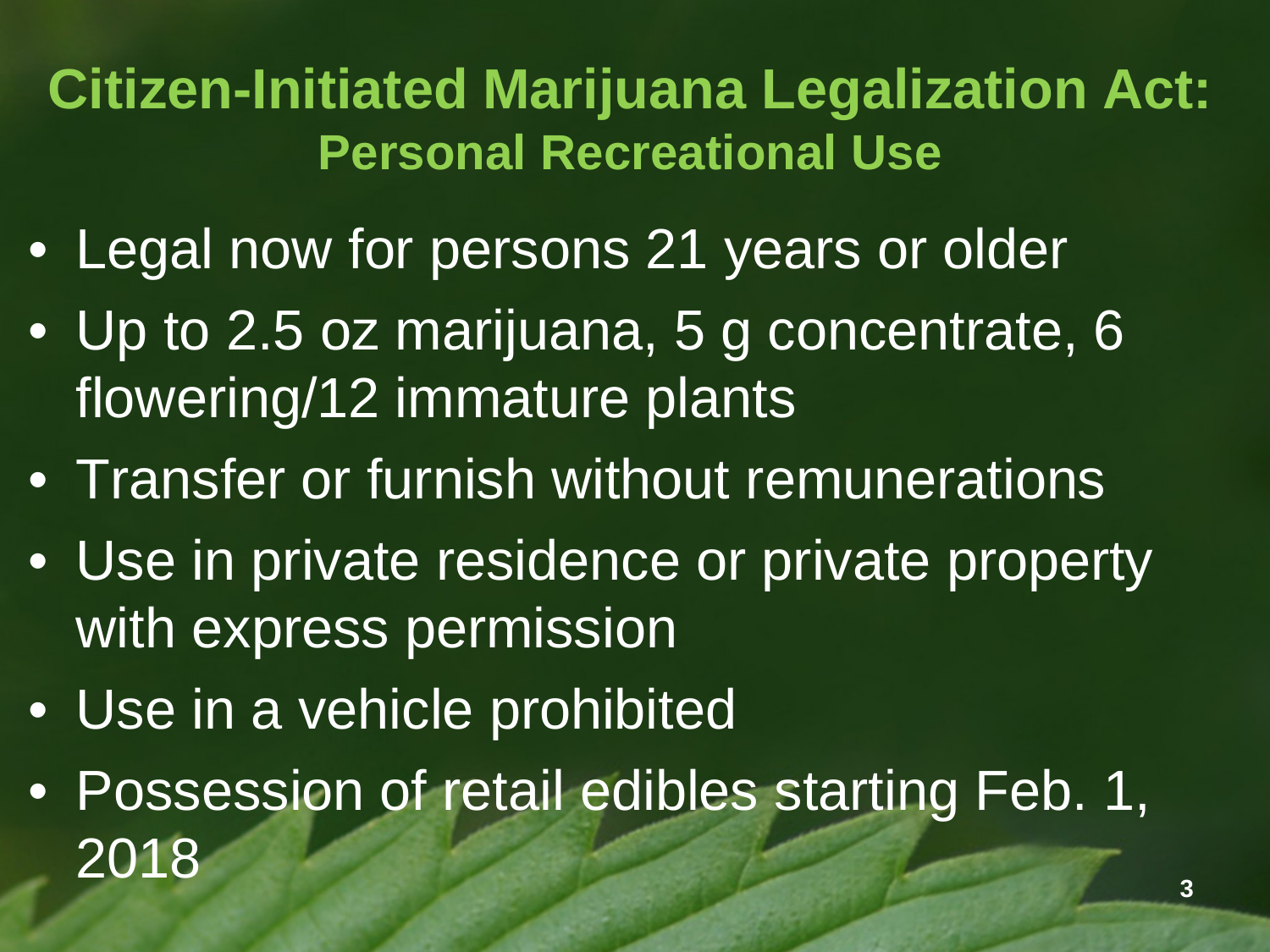### **Citizen-Initiated Marijuana Legalization Act: State Licensing Process**

- Department of Administrative Financial **Services**
- Five License types
	- Retail marijuana establishments
		- Retail store
		- Cultivation facility
		- Products manufacturing facility
		- Testing facility

– Retail marijuana social clubs **<sup>4</sup>**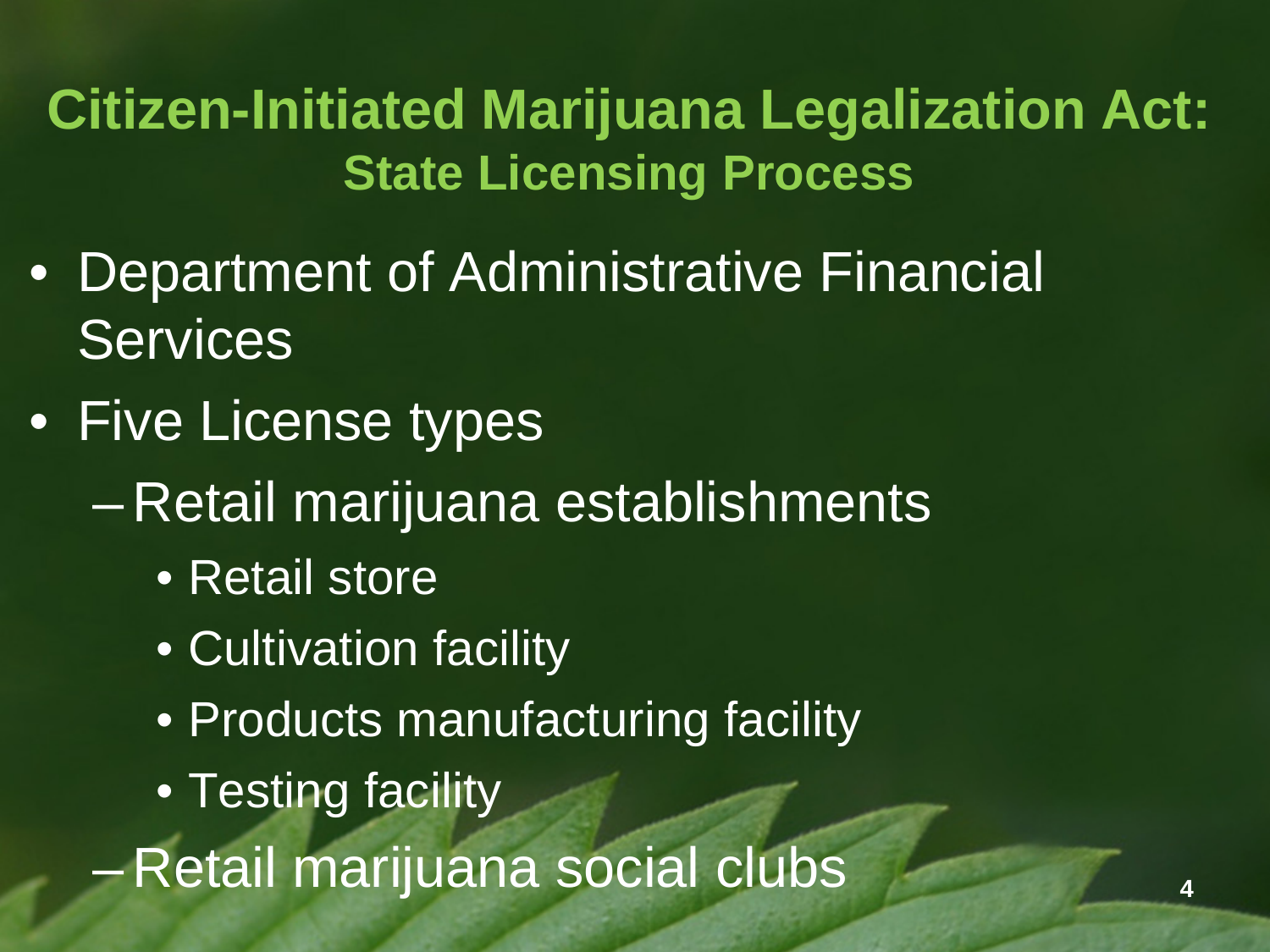**Citizen-Initiated Marijuana Legalization Act: State Licensing Process, cont'd** 

- State license "conditioned on municipal approval"
- Priority to caregivers and dispensaries
- 50% state license fee to municipality
- Sales tax 10% at point of final sale retail marijuana stores and retail marijuana social clubs

– Lowest compared to other states – No revenue sharing with municipalities **5**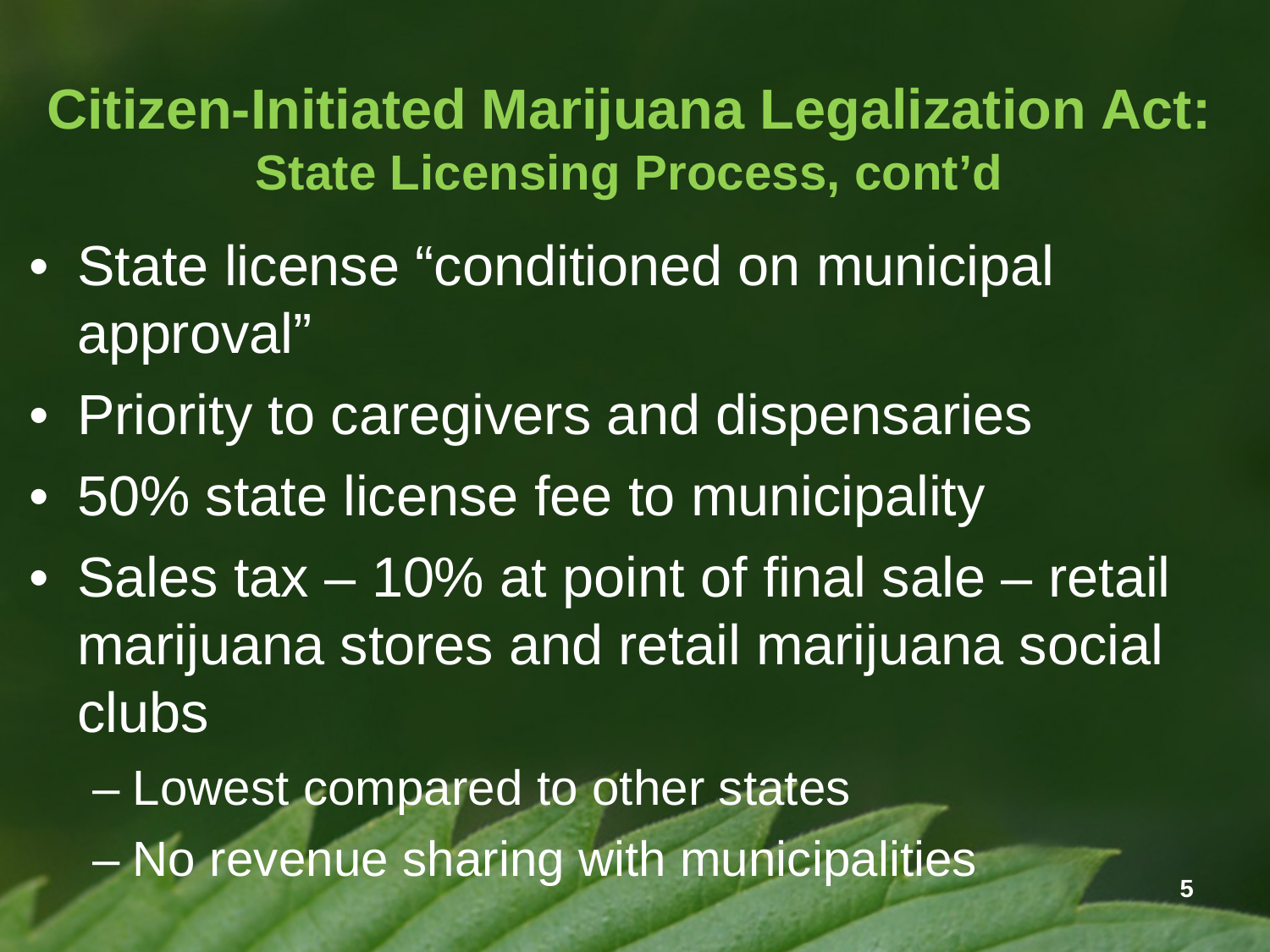### **Citizen-Initiated Marijuana Legalization Act: Municipal Authority**

- "Opt out" system–with a state license, retail establishments can locate/operate unless prohibited by municipality
- Be proactive if you want to regulate or prohibit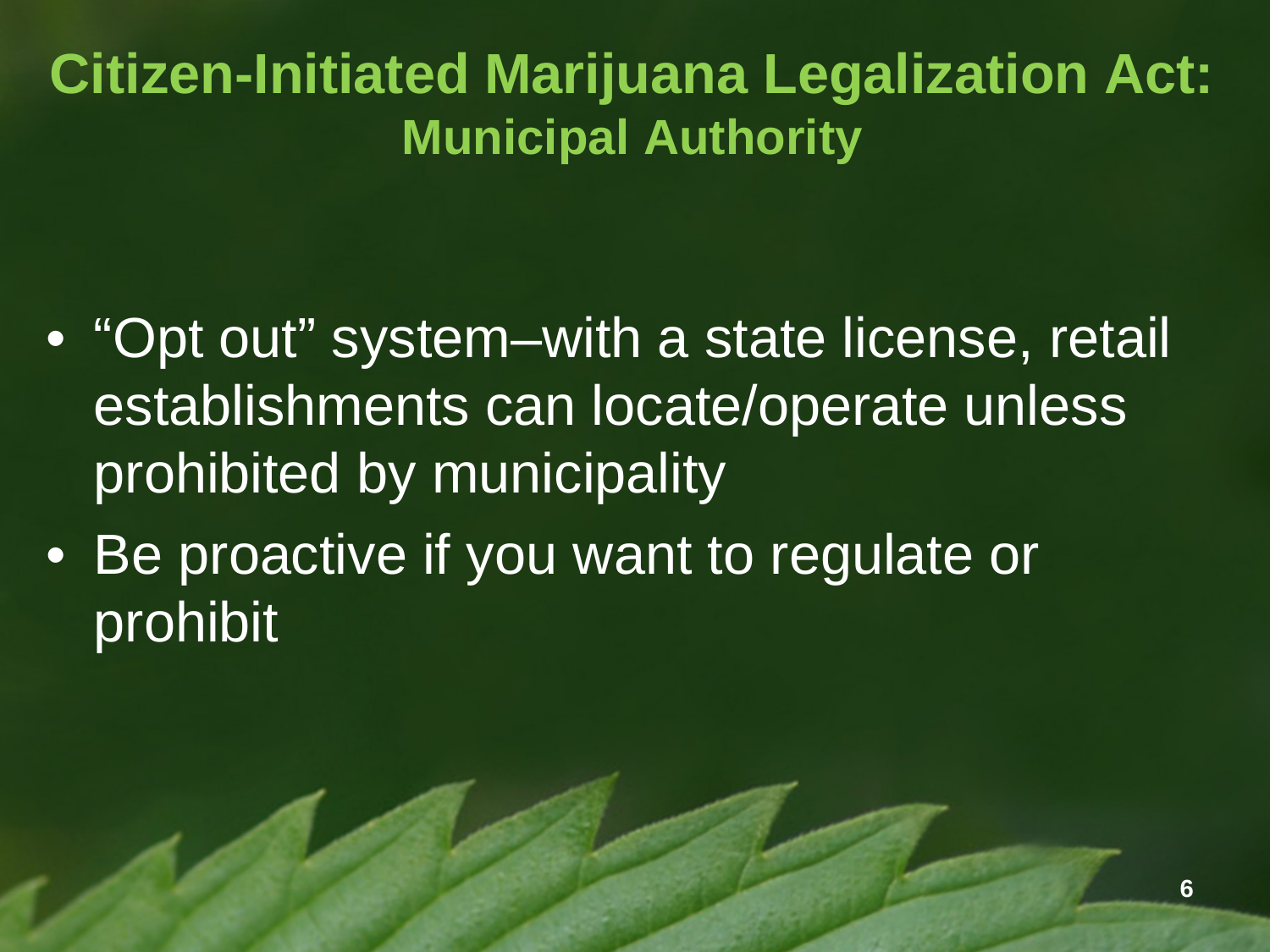### **Citizen-Initiated Marijuana Legalization Act: Municipal Authority**

- Limit location and operation of some or all types of establishments or social clubs
- Limit number of retail marijuana \*stores\*
- Prohibit retail marijuana establishments or social clubs entirely
- Local regulation through zoning/land use ordinance and/or local licensing requirements "at least as restrictive as" state restrictions
- Regulation through generally applicable land use restrictions and licensing **7**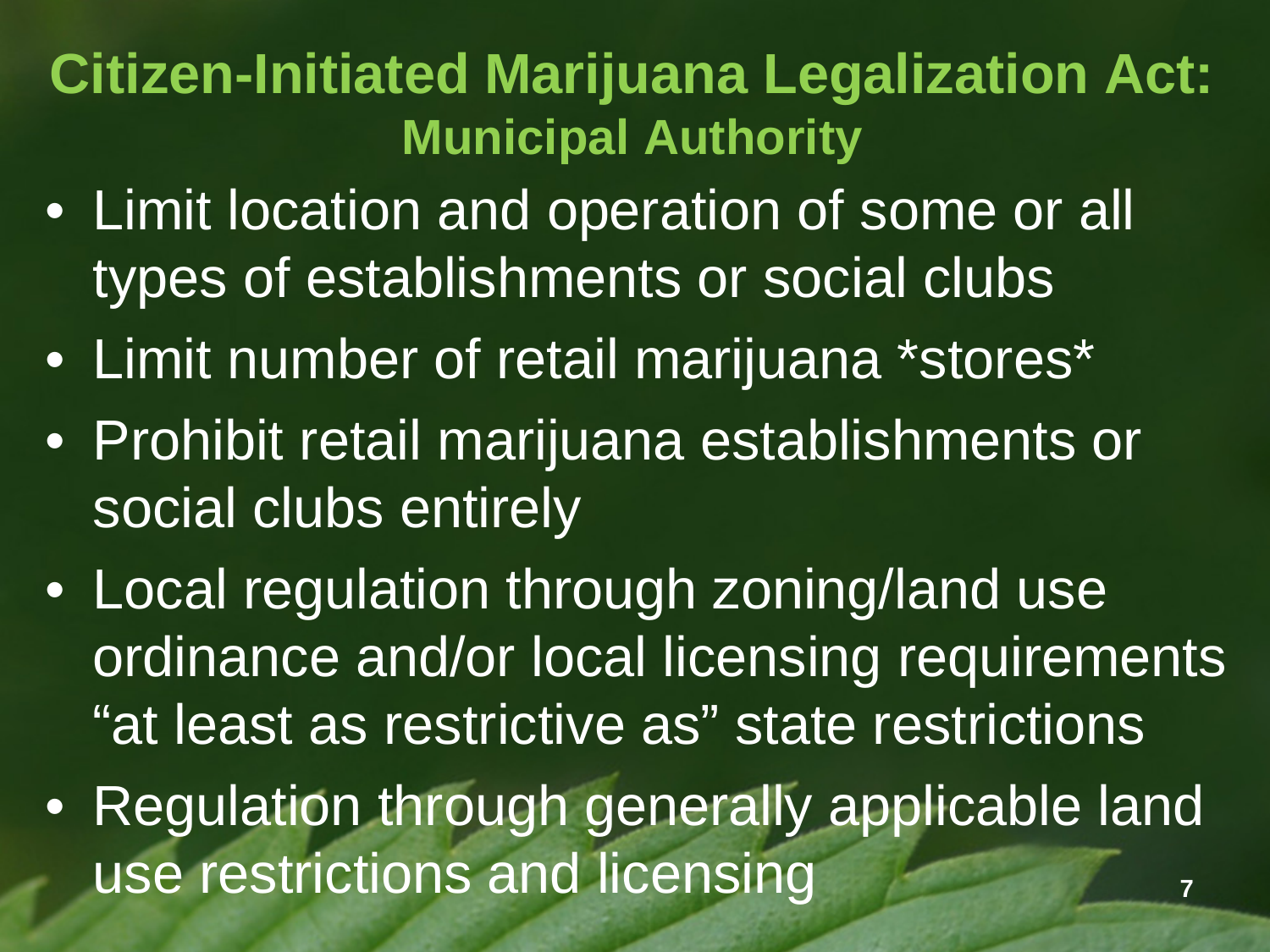### **Concerns**

- State license process only allows 14 days for municipality to notify DAFS of approval or denial
	- No time to complete local permitting or licensing, if any
	- No time for public hearing (requires 10 day notice)
	- License expires and cannot be renewed if no local approval within 1 year
	- State deadline to issue license is 90 days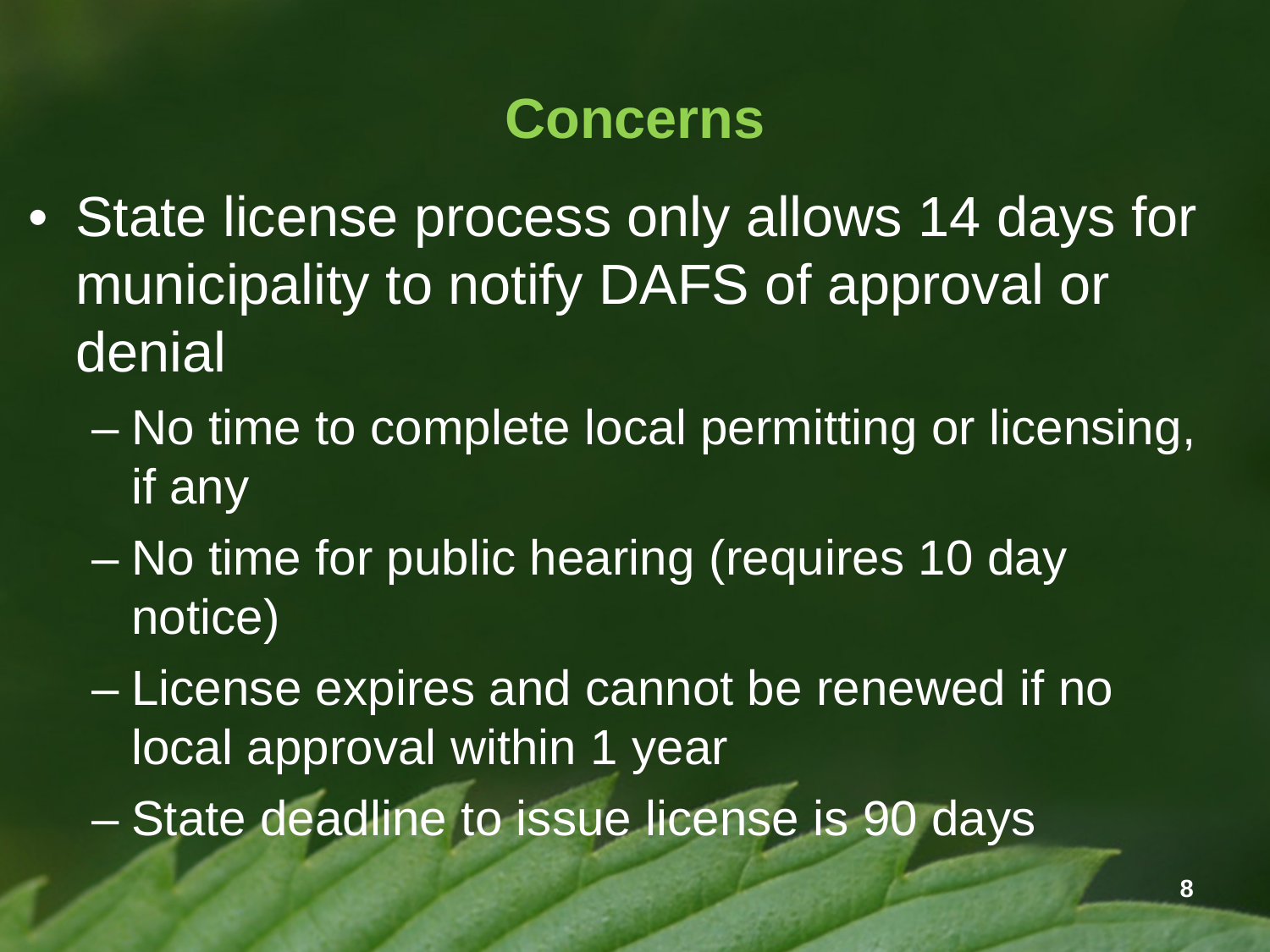## **Concerns**

- Retail "gifting"
- Confusion between licensing and land use
- Reference to 30-A M.R.S.A. Ch.187 does regulation require zoning?
- Exemption for retail stores operating within a cultivation facility  $(S 2448(4)(A)(2))$
- What about plantations?
- Annual license renewal requires approval by legislative body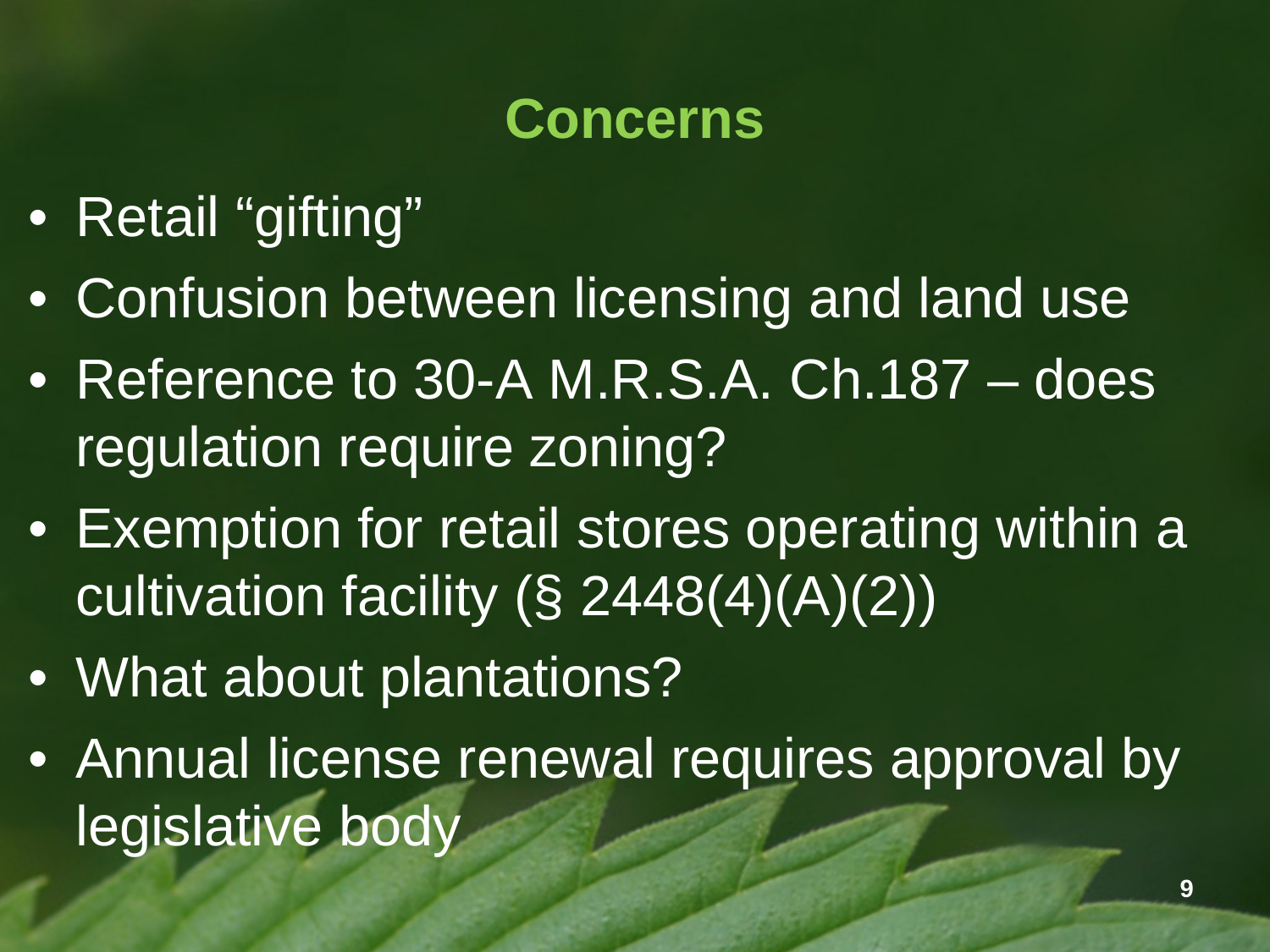## **Recommended Options**

- Adopt a moratorium ordinance – Include retail recreational marijuana activity
- Adopt a prohibition ordinance
- Review local land use/zoning to become familiar with generally applicable regulations
- Begin working with local attorney on zoning or land use ordinance amendments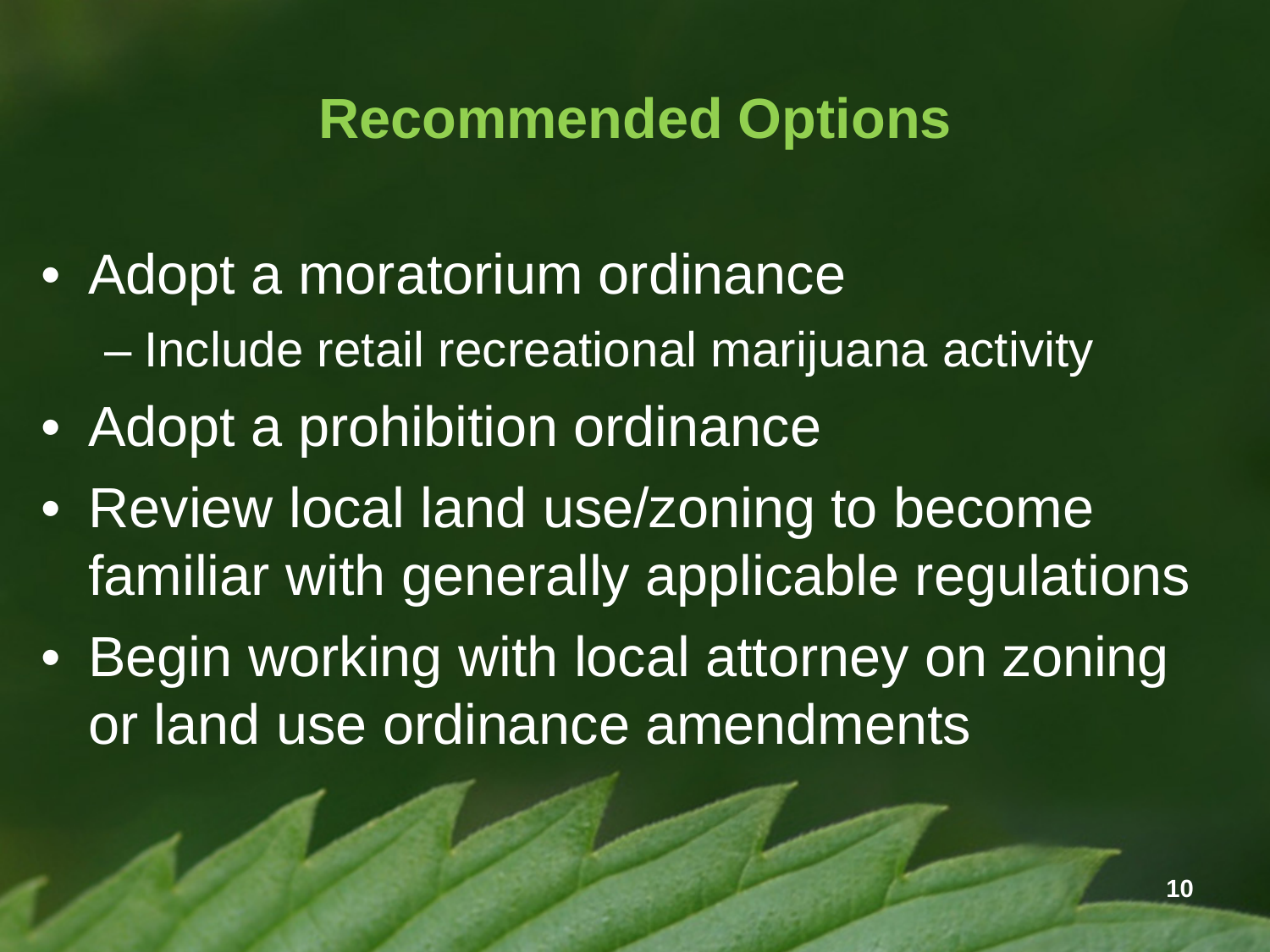## **Moratorium Ordinance**

- Title 30-A M.R.S.A. § 4356
- Definite term of no more than 180 days may be extended for additional 180 day periods
- Initially adopted by vote of legislative body
- If open town meeting, no public hearing required for enactment
- Where legislative body is town meeting, may be extended by vote of Select Board after notice and hearing
- Does not apply to medical marijuana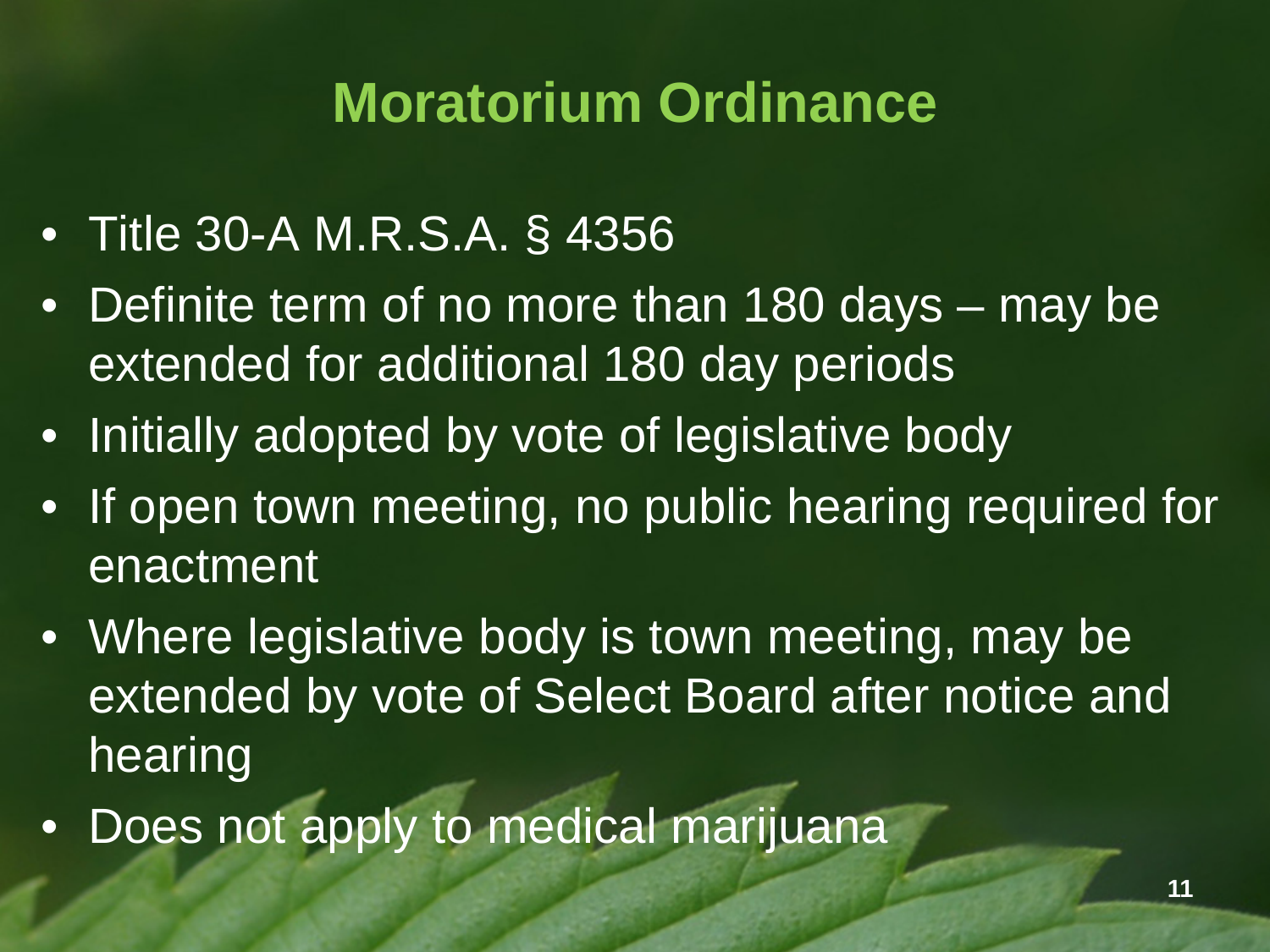#### **Moratorium Ordinance**

7/25/17

[NOTE: This ordinance is provided as a basic sample only. Municipalities should NOT use this or any sample unless it has been reviewed by local legal counsel to ensure that all provisions are consistent with local circumstances and any applicable charter, ordinance or regulations.]

#### **MUNICIPALITY OF**

#### MORATORIUM ORDINANCE REGARDING RETAIL RECREATIONAL MARIJUANA

WHEREAS, the legislative body of the Municipality of (the "Municipality") makes the following findings:

- (1) The Marijuana Legalization Act (the "Act") was approved by Maine voters in November 2016 and has been codified in the Maine Revised Statutes in Title 7, chapter 417; and
- (2) The unregulated location and operation of "Retail Marijuana Establishments" and "Retail Marijuana Social Clubs," as defined in 7 M.R.S.A. chapter 417, as well as other types of retail recreational marijuana activity within the Municipality raises legitimate and substantial questions about the impact of such activity, establishments and social clubs on the Municipality, including questions as to compatibility with existing land uses and developments in the municipality; potential adverse health and safety effects on the community; the possibility of illicit sale and use of marijuana and marijuana products to and by minors; and the possibility of unlawful use of marijuana and marijuana products; and
- (3) As a result of the foregoing issues, retail recreational marijuana activity, and the location and operation of Retail Marijuana Establishments and Retail Marijuana Social Clubs within the Municipality, have potentially serious implications for the health, safety and welfare of the Municipality and its residents; and
- (4) The Municipality currently has no regulations governing retail recreational marijuana activities, Retail Marijuana Establishments and Retail Marijuana Social Clubs, and existing ordinances are insufficient to prevent serious public harm that could result from the unregulated development of Retail Marijuana Establishments and Retail Marijuana Social Clubs and from other types of retail recreational marijuana activity; and
- (5) An overburdening of public facilities and resources, including public safety resources, is a reasonably foreseeable result of Retail Marijuana Establishments and Retail Marijuana Social Clubs locating in the Municipality and/or other types of retail recreational marijuana activity in the Municipality; and
- (6) The state's regulatory structure is unknown at this time as the Maine Legislature and state agencies have not developed final legislation or regulations governing Retail Marijuana Establishments and Retail Marijuana Social Clubs, and legislation amending the Act is pending; and
- (7) In the judgment of the legislative body of the Municipality, the foregoing findings and conclusions constitute an emergency within the meaning of 30-A M.R.S.A. § 4356 requiring immediate legislative action.

NOW THEREFORE, pursuant to 30-A MRSA § 4356, be it ordained by the Municipality as follows:

Section 1. Moratorium. The Municipality does hereby declare a moratorium on all retail recreational marijuana activity, and the location, operation or licensing of any and all "Retail Marijuana Social Clubs" and "Retail Marijuana Establishments," as defined in 7 M.R.S.A. chapter 417, including but not limited to, retail marijuana stores, retail marijuana cultivation facilities, retail marijuana products manufacturing facilities and retail marijuana testing facilities within the municipality.

No person or organization shall engage in any retail recreational marijuana activity or develop or operate a Retail Marijuana Establishment or Retail Marijuana Social Club within the Municipality on or after the effective date of this Ordinance. During the time this moratorium ordinance is in effect, no officer, official, employee, office, administrative board or agency of the Municipality shall accept, process, approve, deny, or in any other way act upon any application for a license, building permit, any other type of land use approval or permit and/or any other permits or licenses related to a Retail Marijuana Establishment, Retail Marijuana Social Club or retail recreational marijuana activities.

Section 2. Pending Proceedings. Notwithstanding 1 M.R.S.A. § 302 or any other law to the contrary, this Ordinance shall govern any proposed retail recreational marijuana activity and Retail Marijuana Establishments or Retail Marijuana Social Clubs for which an application for a building permit, certificate of occupancy, site plan or any other required approval has been submitted to the Municipality, whether or not a pending proceeding, prior to the enactment of this Ordinance.

Section 3. Medical Marijuana Act. This Ordinance will not limit the privileges or rights afforded by the Maine Medical Use of Marijuana Act (22 M.R.S.A. §§ 2421 - 2430-B) to qualifying patients, primary caregivers, or registered dispensaries, including cultivation facilities associated with any of those classifications.

Section 4. Conflicts/Savings Clause. Any provisions of the Municipality's ordinances that are inconsistent or conflicting with the provisions of this Ordinance are hereby repealed to the extent applicable for the duration of this moratorium. If any section or provision of this Ordinance is declared by any court of competent jurisdiction to be invalid, such a declaration shall not invalidate any other section or provision.

Section 5. Violations. If any retail recreational marijuana activity is conducted, or Retail Marijuana Establishment or Retail Marijuana Social Club is established, in violation of this Ordinance, each day of any continuing violation shall constitute a separate violation of this Ordinance and the Municipality shall be entitled to all rights available to it pursuant to 30-A M.R.S.A. § 4452, including, but not limited to, fines and penalties, injunctive relief, and its reasonable attorney's fees and costs in prosecuting any such violations.

Section 6. Effective Date. This Ordinance shall become effective immediately upon its adoption and shall remain in full force and effect for a period of 180 days thereafter, unless extended pursuant to law or until a new and revised set of regulations is adopted by the Municipality, whichever shall first occur.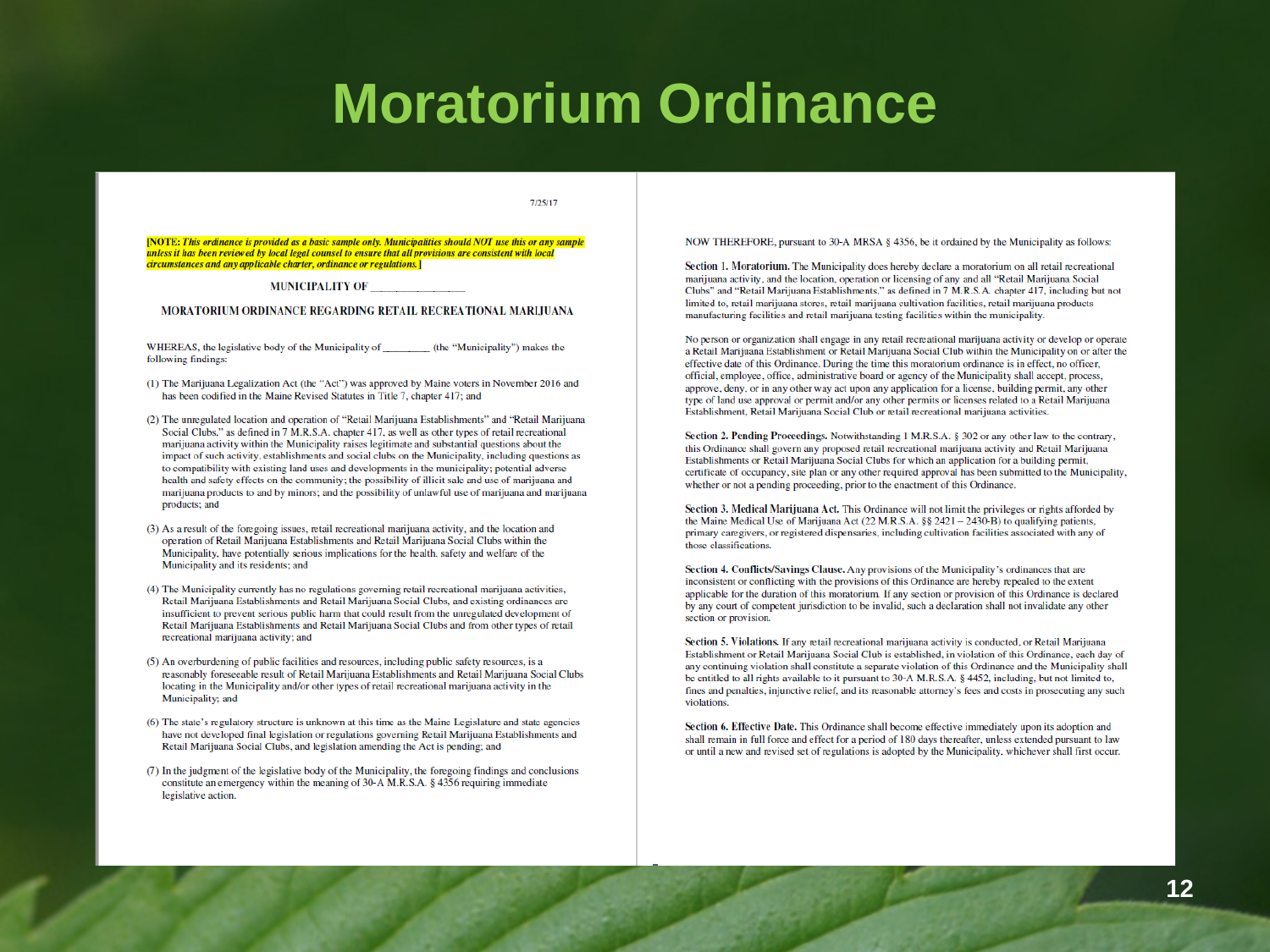## **Prohibition Ordinance**

- Prohibits all marijuana establishments and social clubs
- Adopted by vote of legislative body
- Effective until repealed
- No need for further regulation
- Cannot prohibit possession or cultivation for personal use
- Does not apply to medical marijuana